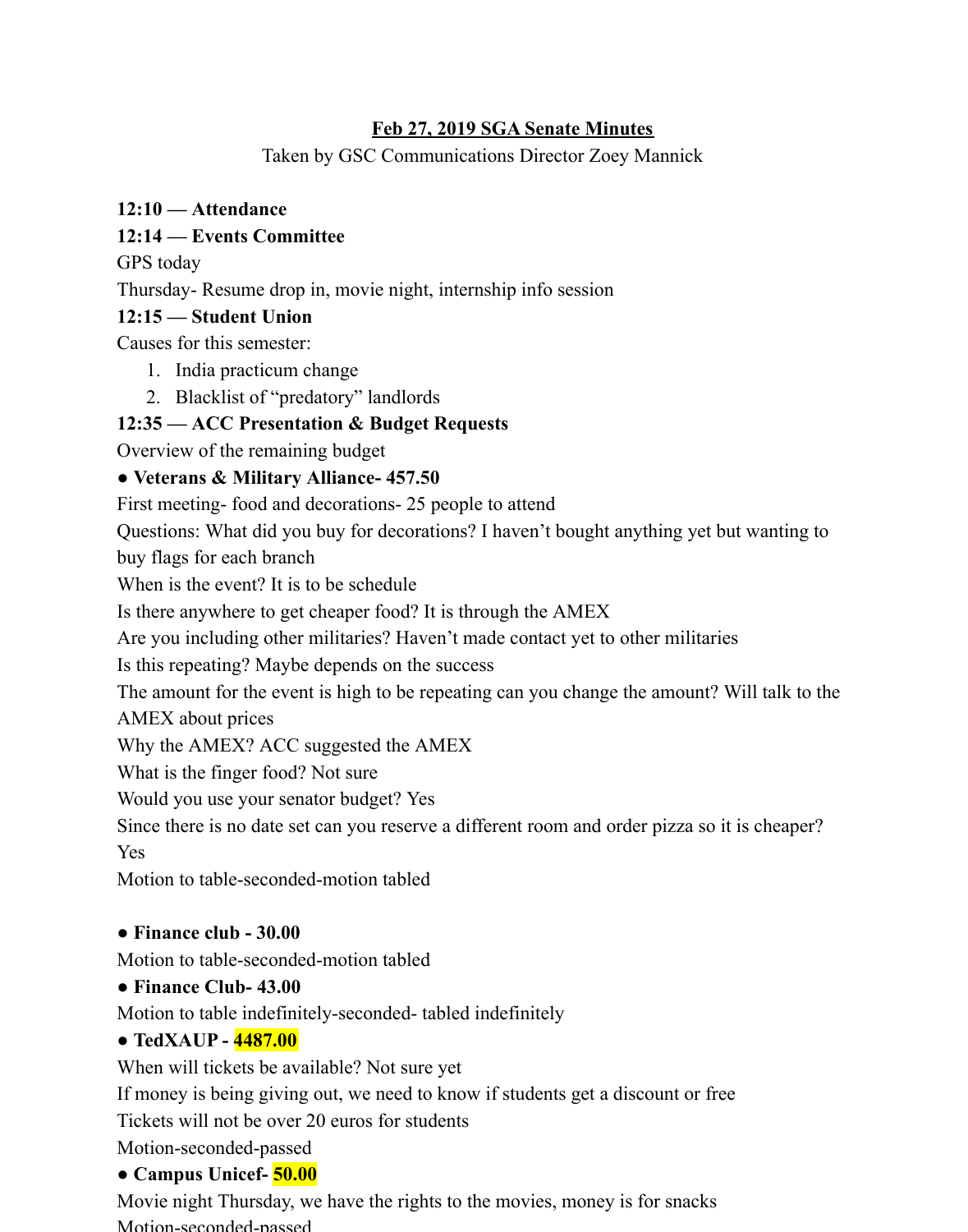Motion-seconded-passed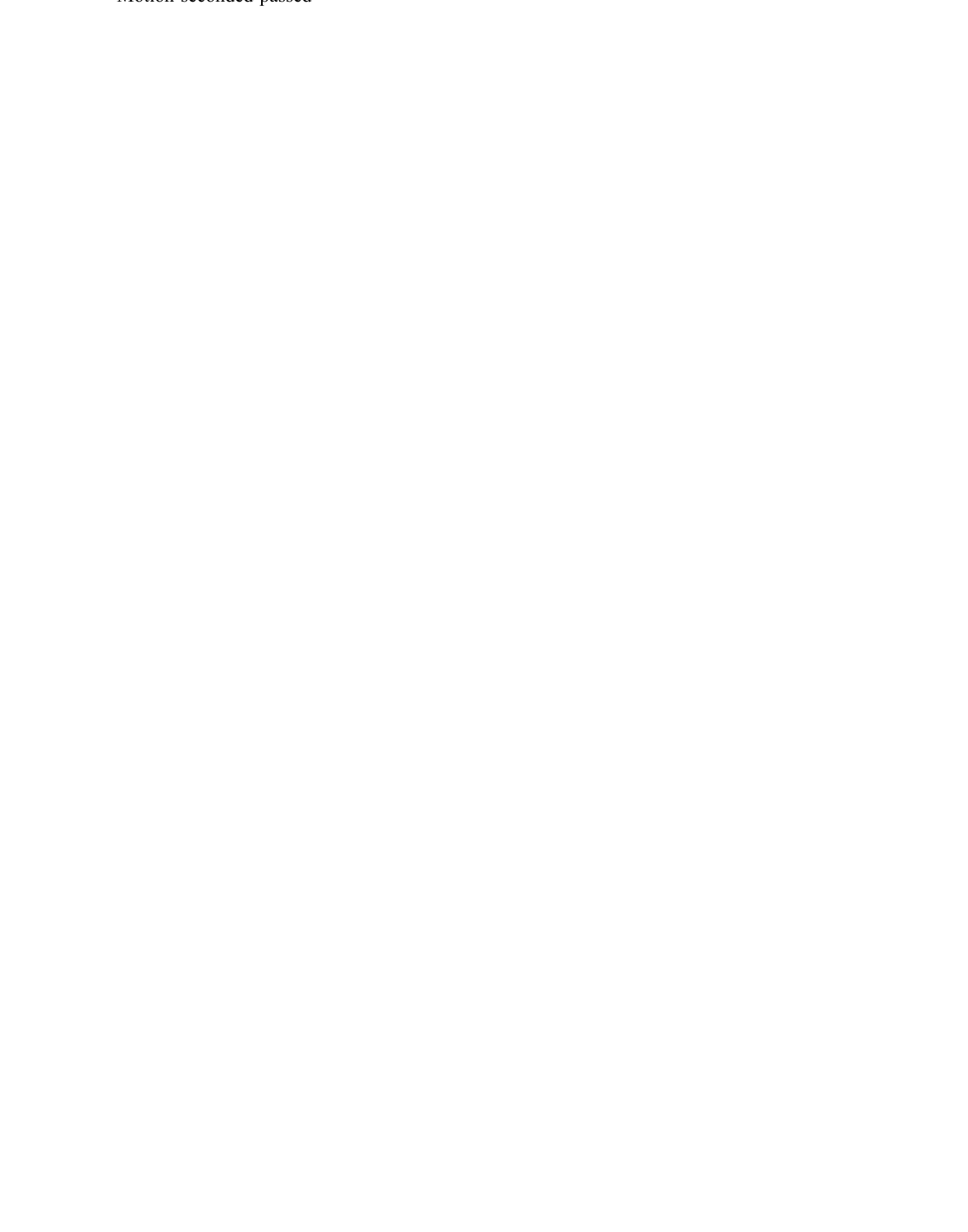### **● MUN- 1499.00**

Trip to a summit

Why is senate paying for a professor to go? We have to bring a faculty advisor per schools requirements

Motion made-seconded-passed

### **● Paris Choral Society - 850.80**

Snacks and food for an event in Paris, MAR 26th, hopefully in the Quai building

Does the amount of alcohol match how many people will be there? No but if the bottles aren't opened they go back to the AMEX

Motion made-seconded-passed

# **● Computer science open house- 55.00**

Food for the open house

Motion made-seconded-passed

### **13:00— UN Summit recap**

Presentation on the UN summit trip that SGA paid for

### **13:10— Quai building**

Senators need to sign up to volunteer for at least 1 session